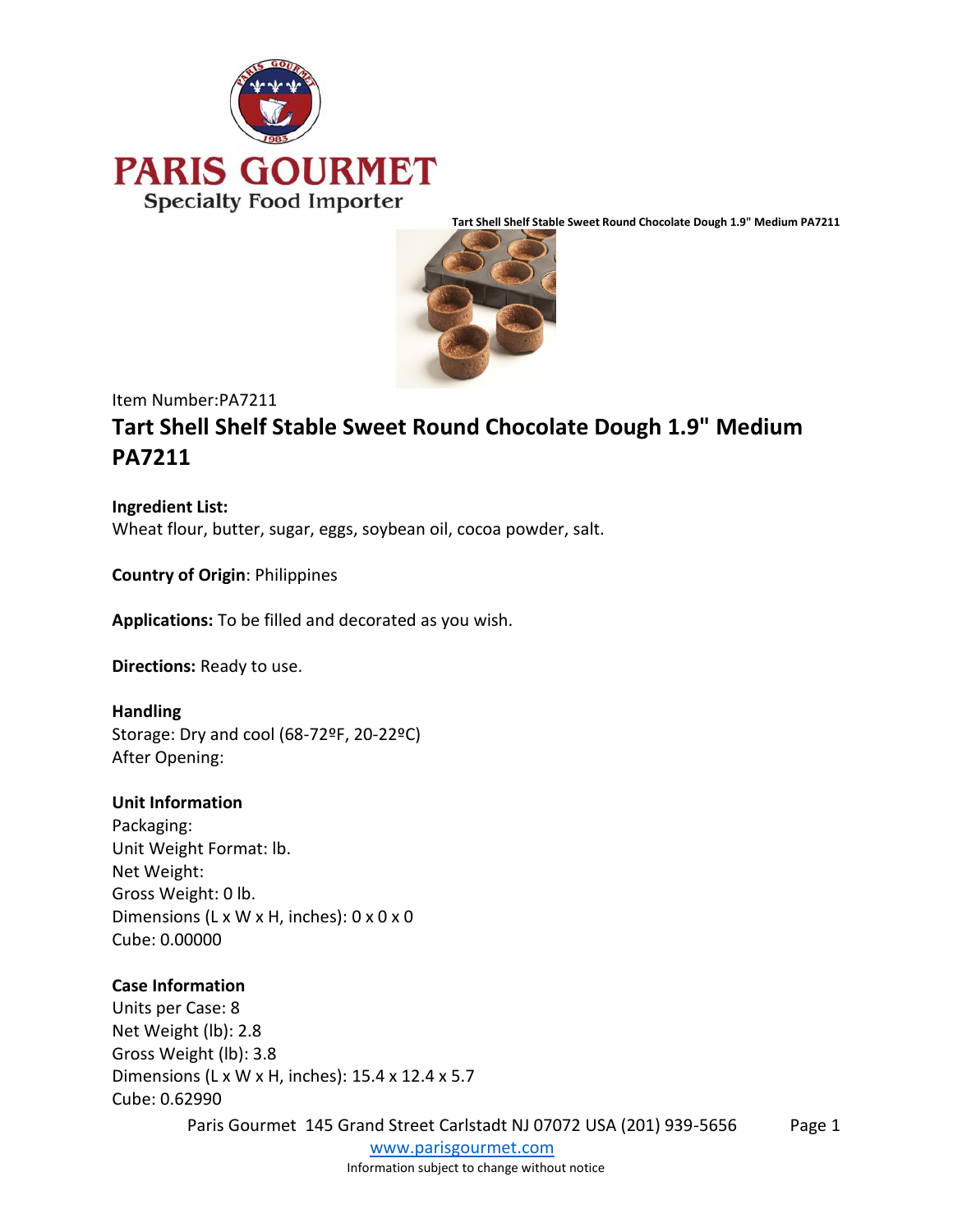

#### **Pallet Information**

Cases Per Layer: 9 Layers per Pallet: 11 Cases per Pallet: 99

### **Date Information**

Format: US On Unit: No On Case: Yes Type: Best Before Notes:

### **Bar Code Information**

UPC for Unit



UPC for Case

EAN for Unit

EAN for Case

GTIN for Case

### **Certifications**

Certified Kosher? No Certified Organic? No Trans Fat Free? Yes AOC? No Gluten Free? No GMO Free? No Certified Vegan? No Certified Fair Trade? No

### **Allergen Information**

Paris Gourmet 145 Grand Street Carlstadt NJ 07072 USA (201) 939-5656

[www.parisgourmet.com](http://www.parisgourmet.com/) Information subject to change without notice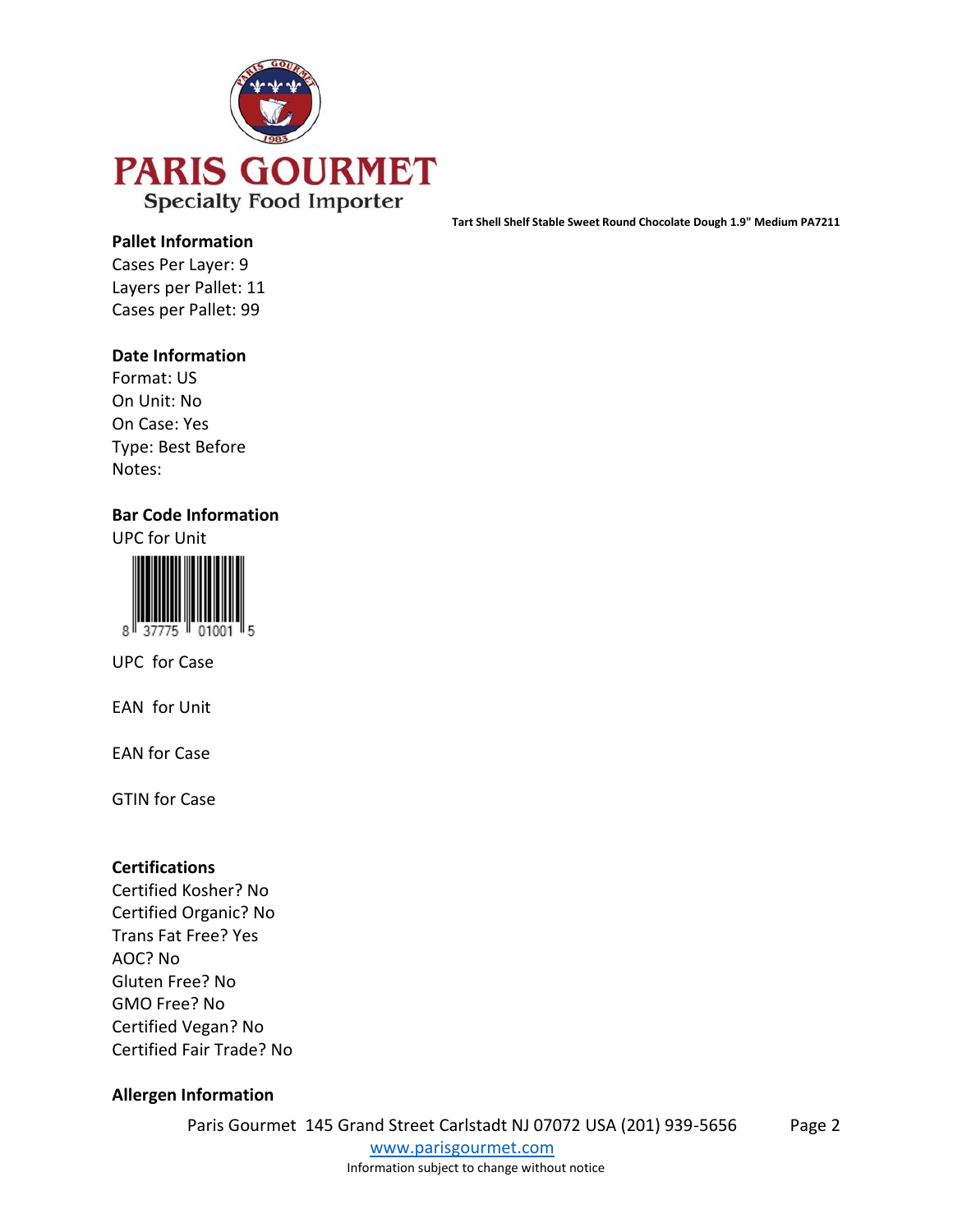

**Is this allergen present in this product?** Wheat, Rye, Barley, Oats: Ingredient Crustacea and their products: No Egg and egg product: Ingredient Fish and fish products: No Milk and milk products: Ingredient Sesame seeds and their products: Possible Cross Contamination at Facility Nuts and their products: Possible Cross Contamination at Facility Peanuts and their products: No Soybeans and their products: Ingredient;Possible Cross Contamination at Facility Royal Jelly: No Bee pollen: No Propolis: No